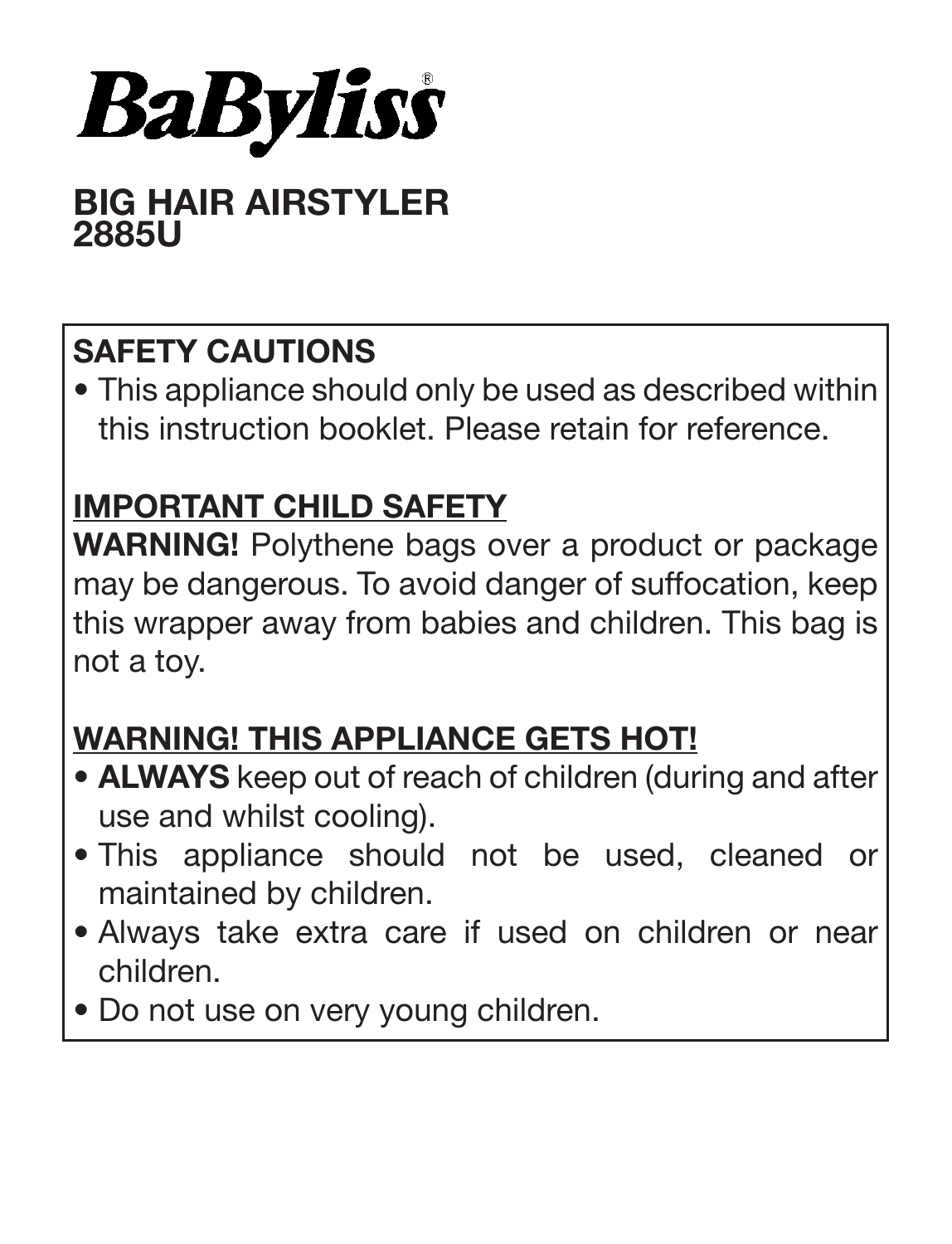# IMPORTANT SAFETY

- UK Only: This appliance must not be used in the bathroom.
- Outside the UK: If using the appliance in a bathroom, unplug after use as the proximity of water can be dangerous even if the appliance is switched off. For additional protection the installation of a residual current device (RCD) with a rated residual operating current not exceeding 30mA is advisable in the electrical circuit supplying the bathroom. Ask your installer for advice.
- WARNING! Do not use this appliance near water contained in basins, bathtubs or other vessels.
- Do not immerse the appliance in water or other liquids.
- Always inspect the appliance before use for noticeable signs of damage. Do not use if damaged, or if the appliance has been dropped. In the event of damage, discontinue use immediately. Contact the Conair Customer Care Line (refer to 'UK After Sales Service' section for further information).
- Do not use the appliance if the lead is damaged. In the event of damage, discontinue use immediately. If the lead is damaged it must be replaced by the manufacturer. Return the appliance to the Customer Care Centre (refer to 'UK After Sales Service' section for further information). No repair must be attempted by the consumer.
- Do not leave the appliance unattended when switched on or plugged in.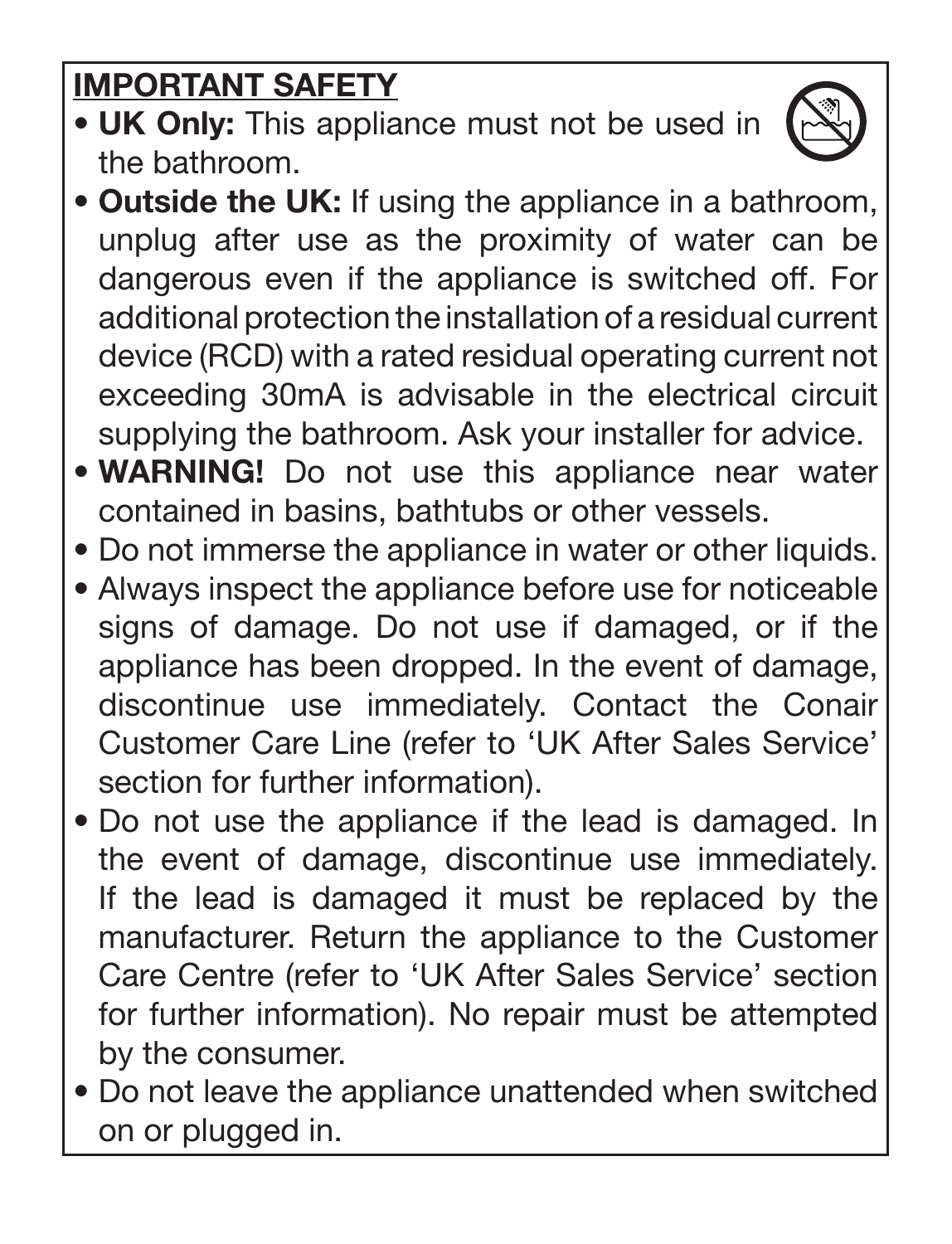- This unit is equipped with a safety thermostat. In the event of overheating the appliance will either stop automatically or run hot and cold intermittently. Should this happen, switch the airstyler to the "0" position, unplug and allow to cool for 10 minutes. Before use, ensure the rear filter is clear of hair and other debris. Plug in and switch on. If the appliance continues to overheat discontinue use immediately, switch off and unplug, and contact the Conair Customer Care Line (refer to 'UK After Sales Service' section for further information).  $\overline{\phantom{a}}$
- Do not place the appliance on any heat sensitive surface whilst in operation.
- Take care to avoid the hot surface of the appliance coming into direct contact with the skin, in particular the ears, eyes, face and neck.
- Always ensure that the rear air filter is kept away from hair during use to prevent it being dragged into the fan which may cause the appliance to overheat.
- Take care using this appliance when wearing jewellery, in particular necklaces and earrings to avoid entanglement in the rotating brush head.
- This appliance should not be used by adults whose reduced physical, sensory or mental capabilities, or whose lack of experience and knowledge, might cause a hazard, unless they have been correctly instructed to understand the safe use and hazards involved and are adequately supervised.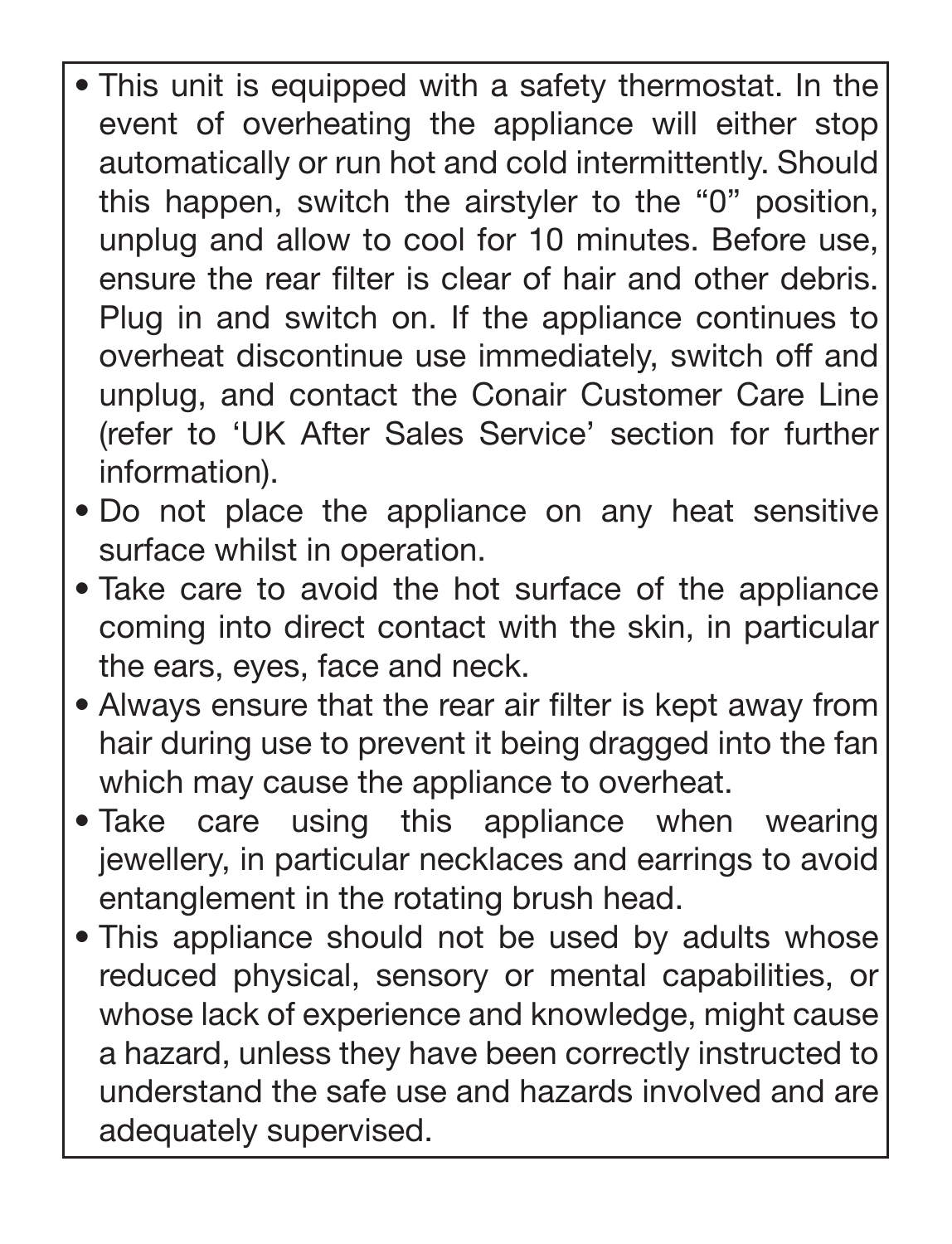- After use, do not coil the lead around the appliance as this may cause damage to the lead. Instead, coil the lead loosely by the side of the appliance. Γ
- This product complies fully with all appropriate EU and UK Legislation and the Standards relevant to this type and class of appliance. We are an ISO9001:2015 certified company that continually evaluates our Quality Management System performance. If you have any queries regarding product safety and compliance, please contact our Customer Services Department. (See "U.K. After Sales Service" section for further information.)

# INSTRUCTIONS FOR USE

- Ensure the hair is 80% dry and combed through to remove any tangles. Divide the hair into sections.
- To turn the appliance on, slide the switch to the heat setting suitable for the hair type.
- Place the brush underneath the hair section close to the scalp and hold for a few seconds to boost volume at the roots.
- Use the brush to lift the hair at the roots as you dry.
- Move the appliance down through the hair and start to rotate the brush away from your head by pressing and holding the appropriate rotation button.
- As you do this, resist the rotation of the brush by pulling the brush downwards. This will create tension through the section of hair.

IMPORTANT! It may take several attempts to perfect this technique, if the brush spins too quickly, simply release the rotation button and remove from the hair.

• As you reach the ends of the hair section, continue rotating the brush to roll the ends under.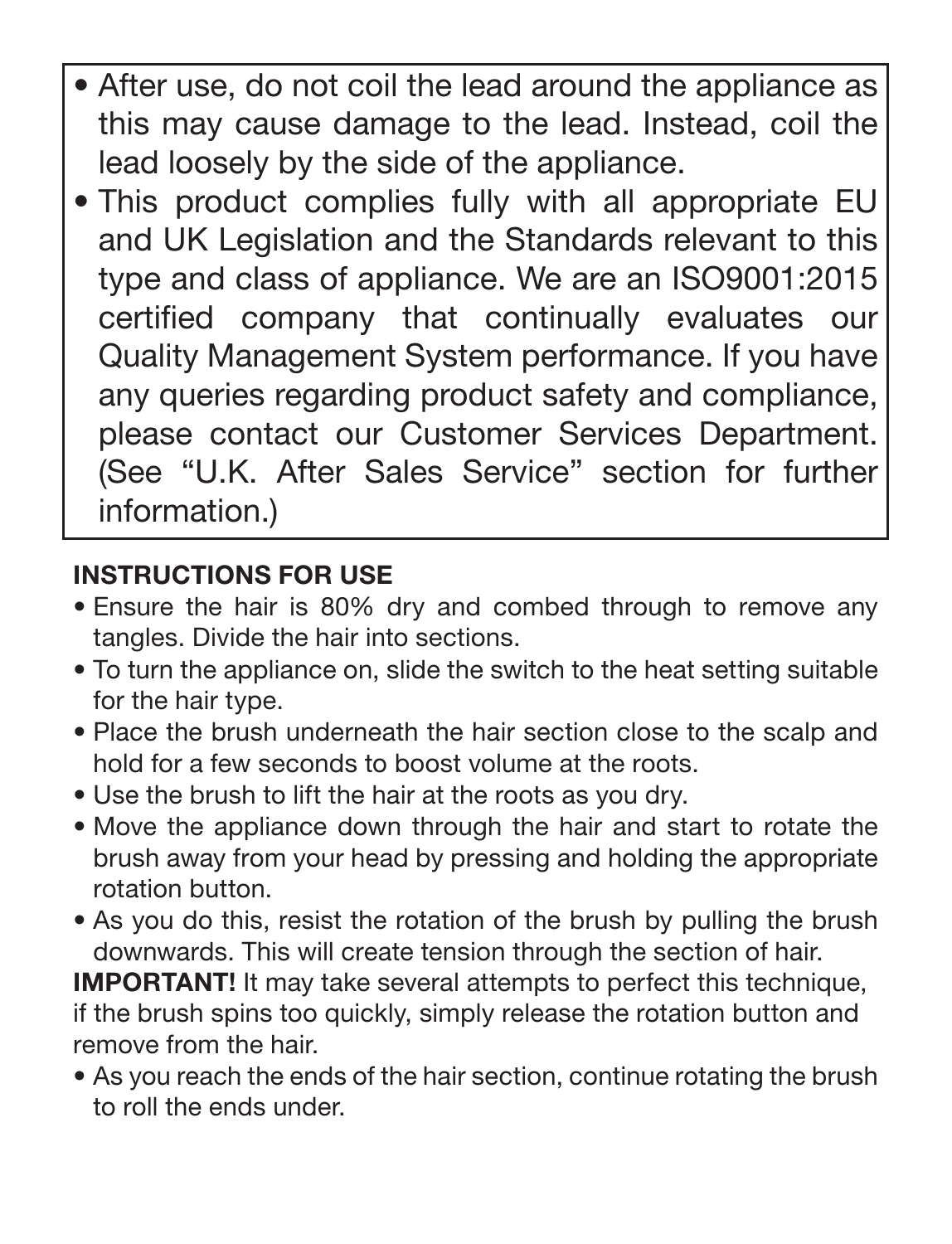- For even more volume, place the brush at the end of the hair section and allow the brush to rotate along the hair section by pressing and holding the appropriate rotate button. Wind the entire section of hair around the barrel until you reach the root. Release the rotate button and then hold the brush in the hair for a few seconds.
- Repeat as necessary.
- After use, switch off and unplug the appliance.
- Allow to cool before storing away.
- Place protective shield over brush head to protect the bristles. Please see the 'Protective Cover' section for direction

## Heat Settings

There are 2 heats plus a cool setting. Slide the 'on/off' switch to the first position to select the cool setting '\*', the second position for the low heat 'I', and the third position for the high heat 'II'.

If you have delicate, fine or coloured hair, use the lower heat settings. For thicker hair, use the higher heat settings.

### Rotation Settings

To make the brush head rotate, press and hold the buttons marked << and >>, this will make the brush head rotate clockwise and anticlockwise.

NOTE: When the appliance is used on the cool setting, the brush head will not rotate

### Protective Cover

After every use, always ensure the protective cover is placed over the brush head. This protects the bristles from damage. When placing the protective cover over the brush head, ensure to line it up with the grooves around the top of the airstyler so it slides easily into place.

NOTE: The diagram on the protective cover demonstrates the direction it should be placed on to the brush head. If placed on incorrectly it may be difficult to remove.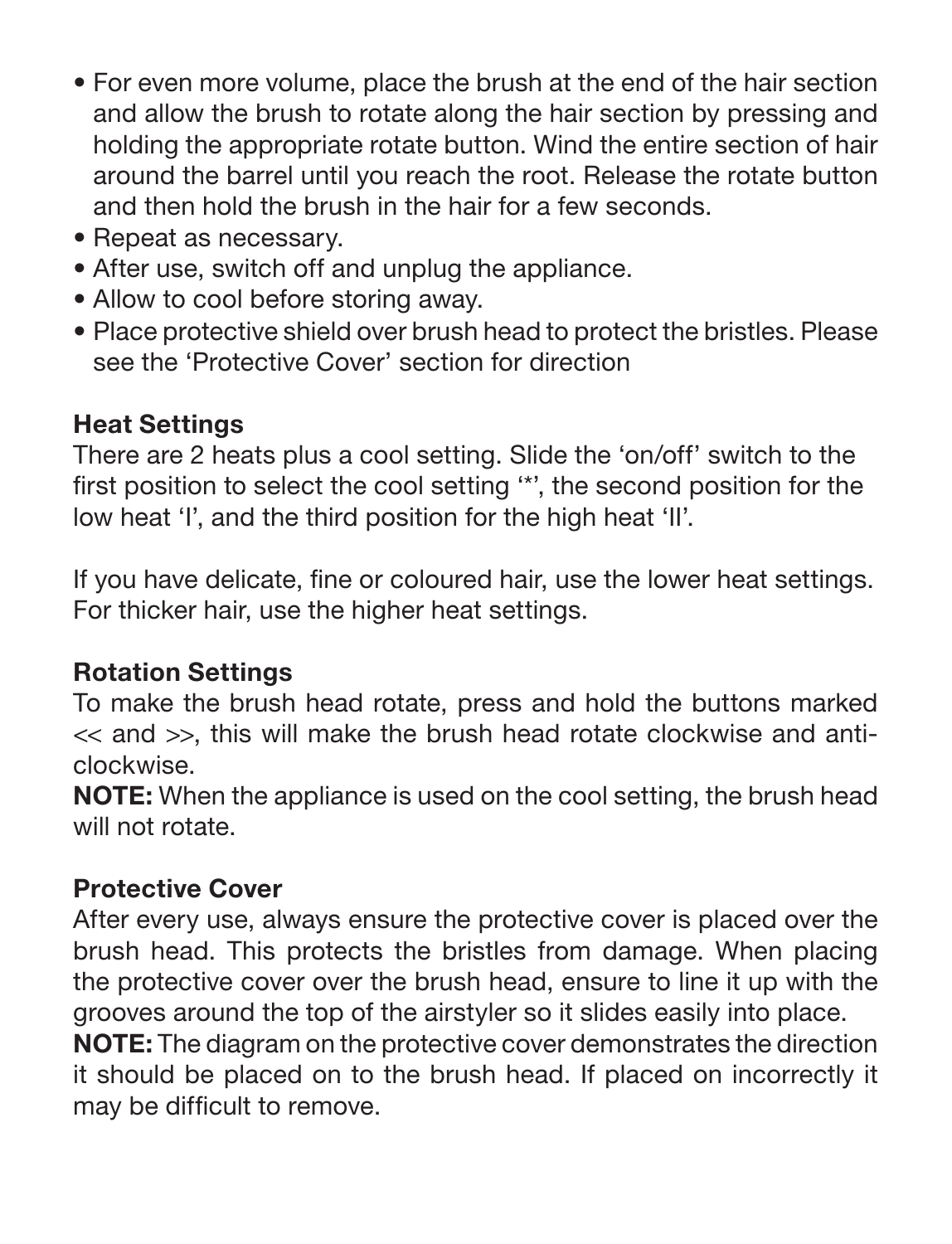# CLEANING & MAINTENANCE

To help keep your appliance in the best possible condition follow the steps below:

- Ensure the appliance is switched off, unplugged and cool. To clean the outside of the appliance, wipe with a damp cloth. Make sure that no water enters the appliance and it is completely dry before use.
- Do not wrap the lead around the appliance, instead coil the lead loosely by the side of the appliance.
- Do not use the appliance at a stretch from the power point.
- Always unplug after use.

# Cleaning the Rear Filter

- Unplug the appliance and let it cool completely before cleaning it.
- Using a soft brush, clean any hair and other debris from the filter.

For more information on this appliance visit www.babyliss.co.uk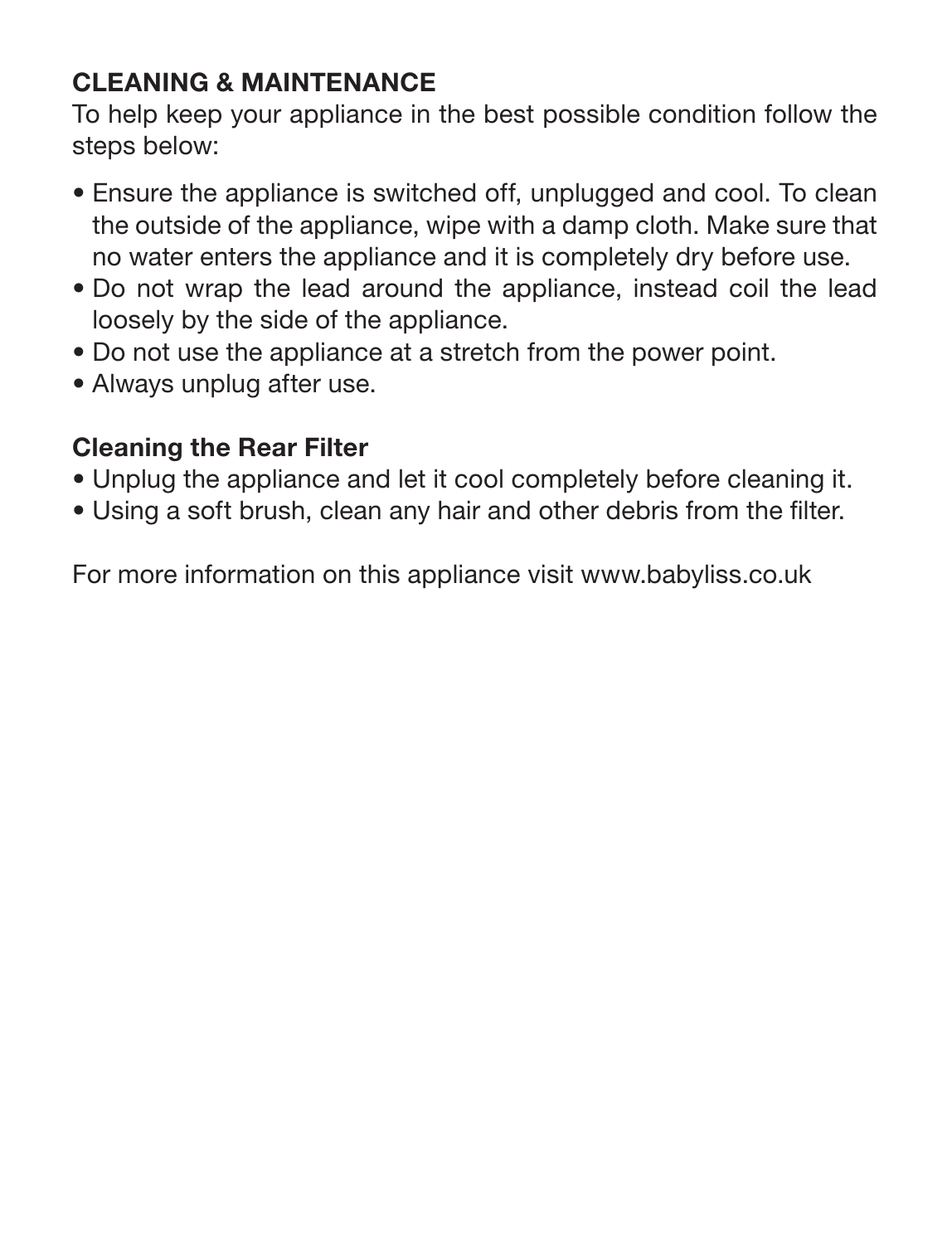## UK GUARANTEE

The Conair Group Ltd, Unit 3, Waterfront Business Park, Fleet, GU51 3TW

This BaByliss appliance is guaranteed for consumer use for 2 years and is only valid within the United Kingdom.

This quarantee covers consumer use only *i.e.* defects occurring under normal use within the home from date of purchase or date of delivery, whichever is later.

If the product develops a fault due to defects in materials or manufacture within 12 months from the date of purchase, to avoid delays and unnecessary inconvenience, where possible please return the product to the point of purchase for an exchange.

If the product develops a fault due to defects in materials or manufacture after 12 months from the date of purchase, and within the quarantee period, Conair UK After Sales Service will repair or replace the product.

#### Exclusions

This guarantee will no longer be valid meaning that The Conair Group Ltd will not be liable to repair or replace your product where:

- 1.) The appliance has been used on a voltage supply other than that which is marked on the product, or advised within this instruction booklet
- 2.) The appliance has been purchased from an unauthorised stockist\*
- 3.) The appliance is used for professional / non domestic usage
- 4.) Repairs or alterations have been attempted by unauthorised persons
- 5.) The failure of the appliance is a direct result of misuse
- 6.) The failure is a result of not following the instructions for use

This guarantee does not cover any cosmetic damage due to misuse of the product nor any damage to persons or property that occurs because of product misuse.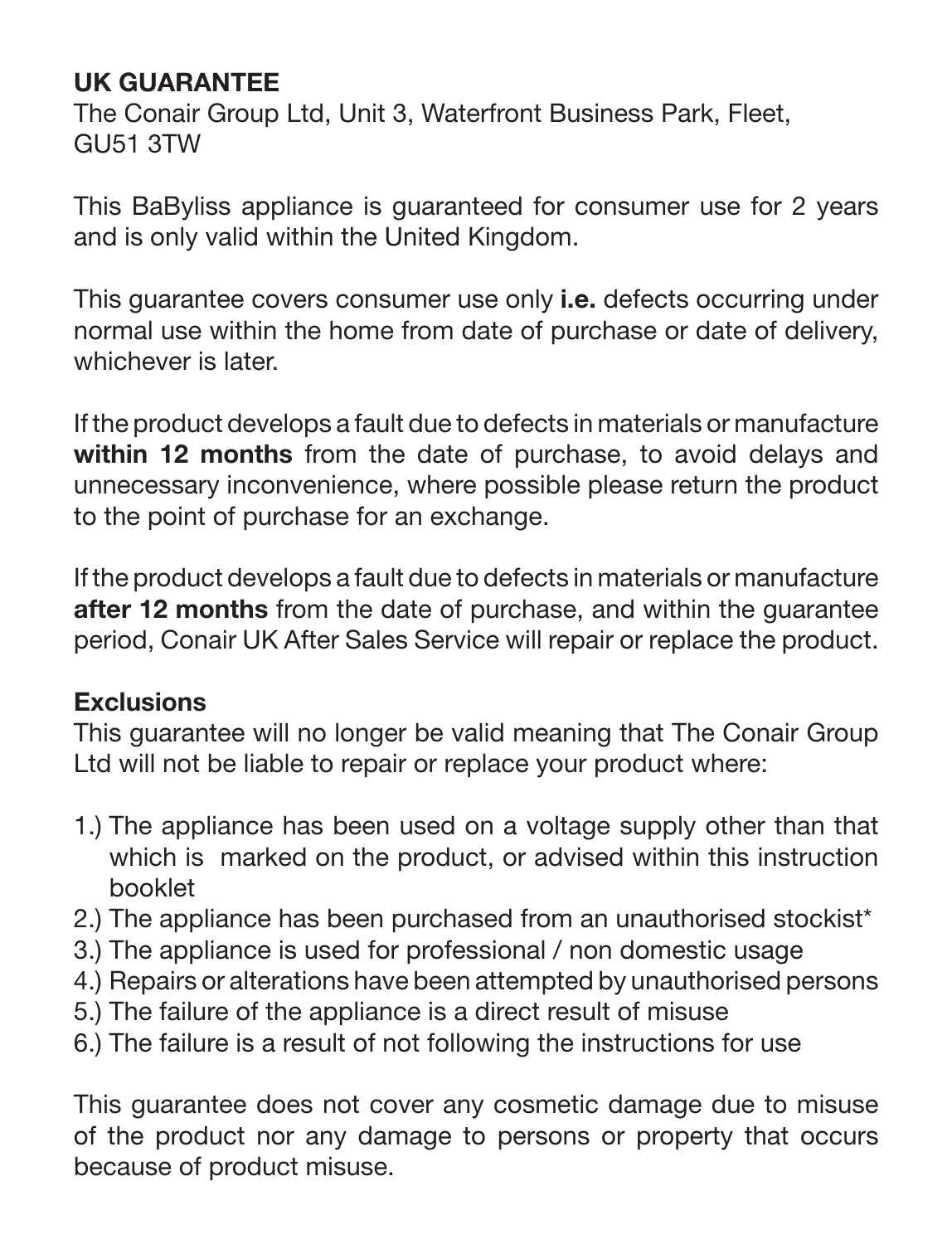\*unauthorised stockists include, but are not limited to online auction sites, private sellers and those selling second hand goods, refurbished products etc

Please contact the Conair Customer Care Line on 03705 133 191 (09:00 to 17:00 Monday to Friday) or e-mail ukinfo@conair.com for further information on authorised stockists.

It is important to retain your proof of purchase. We recommend attaching your receipt to this page.

Even where a refund may be applicable, no refund will be provided without a valid receipt or proof of purchase, we will only be able to offer a repair or replacement service. Please note this does not apply if the product was purchased directly from The Conair Group Ltd.

Guarantees on replacement products run from the original purchase date or date of delivery, whichever is later, and not from the date of replacement.

#### This guarantee is an additional benefit and does not affect your statutory rights as a consumer.

If you have any queries regarding this guarantee please contact the Conair Customer Care Line on 03705 133 191 (09:00 to 17:00 Monday to Friday) or e-mail ukinfo@conair.com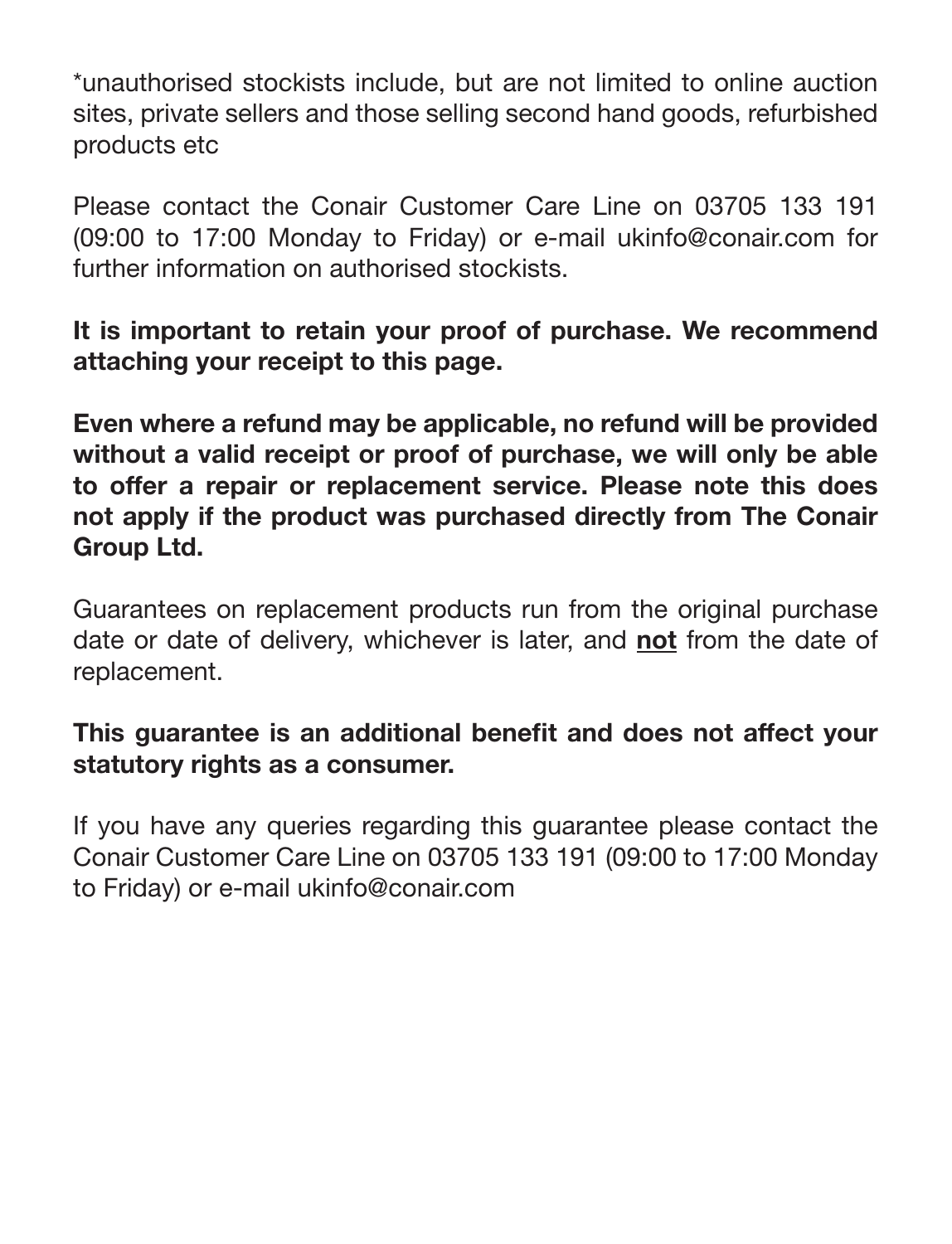# UK AFTER SALES SERVICE

For further advice on using the appliance or should you need to return your product, please contact the Conair Customer Care Line on 03705 133 191 (09:00 to 17:00 Monday to Friday) or e-mail your enquiry to ukinfo@conair.com

Return address:

Customer Care Centre **Conair Logistics** Unit 4, Revolution Park Buckshaw Avenue Buckshaw Village **Chorley** PR7 7DW

Please enclose your returns number, name and address details, together with a copy of proof of purchase and details of the fault.

### Please note this Instruction Booklet is not the guarantee.

# SAFE DISPOSAL

The  $\hat{I}$  symbol on the product or on its packaging indicates that this product may not be treated as household waste. Instead it should be handed to an appropriate collection point for the recycling of Electrical and Electronic equipment. By ensuring this product is disposed of correctly, you will help prevent potential negative consequences for the environment and human health, which could otherwise be caused by inappropriate waste handling of this product. For more detailed information about the recycling of this product, please contact your local council office or your household waste disposal service.